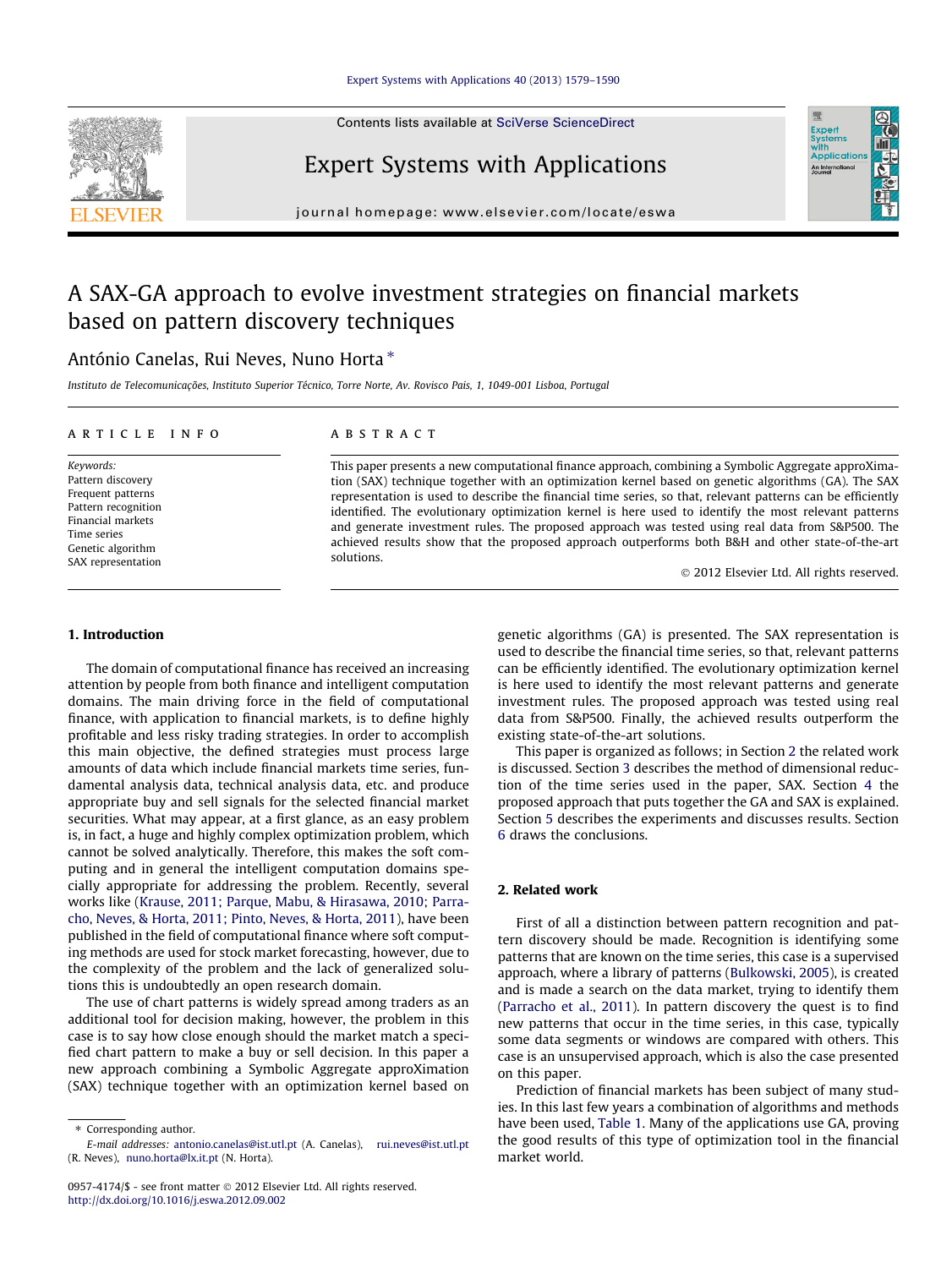#### <span id="page-1-0"></span>Table 1

Investment algorithms.

| Ref.                                           | Year | Method                                    | Used data                  | Financial market                            | Period                                    | Algorithm performance                                       |
|------------------------------------------------|------|-------------------------------------------|----------------------------|---------------------------------------------|-------------------------------------------|-------------------------------------------------------------|
| Matsui and Sato                                | 2010 | GA                                        | Several                    | Nikkei 225                                  | Jan. 1999–Dec. 2009                       | 57.4% (profit rate)                                         |
| Hao                                            | 2010 | GA-ANN                                    | Stock price                | Shenzhen                                    | N/A                                       | 0.7176 (correlation between<br>prediction and actual value) |
| Ng, Liang, Chan, and<br>Yeung                  | 2011 | <b>MCS RBFNN</b>                          | Stock price                | Hang Seng Index                             | 10 years                                  | 167 (average earning)                                       |
| Tahersima, Tahersima,<br>Fesharaki, and Hamedi | 2011 | NN                                        | Price                      | <b>FOREX</b>                                | September 20, 2010 to<br>January 21, 2011 | 0.666186e-3-0.101144e-2 (mean<br>square error)              |
| Wang and Wang                                  | 2011 | HLP-ANN                                   | Stock price                | Shanghai index                              | 11-18-1991 to 2-10-<br>2009               | 7.16–9.65% (prediction error)                               |
| Fang, Luo, Fei, and Li                         | 2010 | Wavelet Modulus<br>Maxima + Kalman Filter | Daily<br>trading<br>volume | Bowin Technology &<br>Denghai seed industry | February 13, 2008 to<br>February 13, 2009 | $0.13 - 0.1879$ (SNR – prediction)                          |



Fig. 1. Normalization process of the stock quote time series.



Fig. 2. Size 12 window divided in 3 segments, each point contributes to one segment only.



Fig. 3. Size 12 window divided in five segments, the points between segments contribute to the neighbors segments.

In order to create an efficient method of search, the time series should suffer some dimensionality reduction, the method used in this transformation must preserve the key essence of the data. Some of the methods to achieve this goal are the more commonly Discrete Fourier Transform (DFT) ([Agrawal, Faloutsos, & Swami,](#page--1-0) [1993\)](#page--1-0), Perceptually Important Points (PIP) ([Fu, Chung, Kwok, &](#page--1-0) [Ng, 2008\)](#page--1-0), Piecewise Aggregate Approximation (PAA) [\(Keogh,](#page--1-0) [Chakrabarti, Pazzani, & Mehrotra, 2001\)](#page--1-0).

More recently, methods of symbolic representation of data and dimensional reduction began to appear, one of this methods is Symbolic Aggregate approXimation (SAX) [\(Lin, Keogh, Lonardi, &](#page--1-0) [Chiu, 2003\)](#page--1-0), which is based on PAA. This algorithm begins to divide the time series in windows, then each window in segments and reduces a set of points in each segment to their arithmetic mean and then converts this value to a symbol. To search patterns the sequences of symbols must be compared with each other to find similarities in the data, in the next section this method will be described in detail.

#### 3. SAX method

In order to find patterns, large time series of dimension m will be break into smaller time series windows of size  $n \ll m$ . These windows must be compared with each other, so the characteristics of these time series must be similar, same magnitudes and base line. Therefore to apply this transformation to the windows, data has to be normalized (1), this normalization does not affect the original shape ([Goldin & Kanellakis, 1995\)](#page--1-0) and scales the data to the same relative magnitude Fig. 1.

$$
x_i' = \frac{x_i - \mu_x}{\sigma_x} \tag{1}
$$

where,  $x_i$  is the Points in window  $W_k$ ;  $\mu_x$  is the Mean of the points in  $W_k$ ; and  $\sigma_x$  is the Standard deviation of all the  $x_i$ .

After normalization the data windows are ready to be compared, but the dimension of this data is high. At this point no data has been removed from the original time series, turning this process very expensive in time and computational resources. So some method of dimensionality reduction is needed, as said before SAX is based on PAA to achieve this objective.

In PAA the time series windows are divided in w equal size segments and each segment is represented by the arithmetic mean of the points in it, according to (2).

$$
\bar{x}_j = \frac{w}{n} \sum_{i = \frac{n}{w}(j-1)+1}^{\frac{n}{w}y} x'_i
$$
 (2)

where,  $w$  is the number of segments;  $n$  is the size of the window and  $x_i$  is the data point in the window.

This Eq. (2) is valid if  $n/w$  has an integer result, in this case each point contribute entirely to the frame where is inserted, Fig. 2.

In the case of a non integer relation, the point in the frontier between segments must contribute with some part to each of the